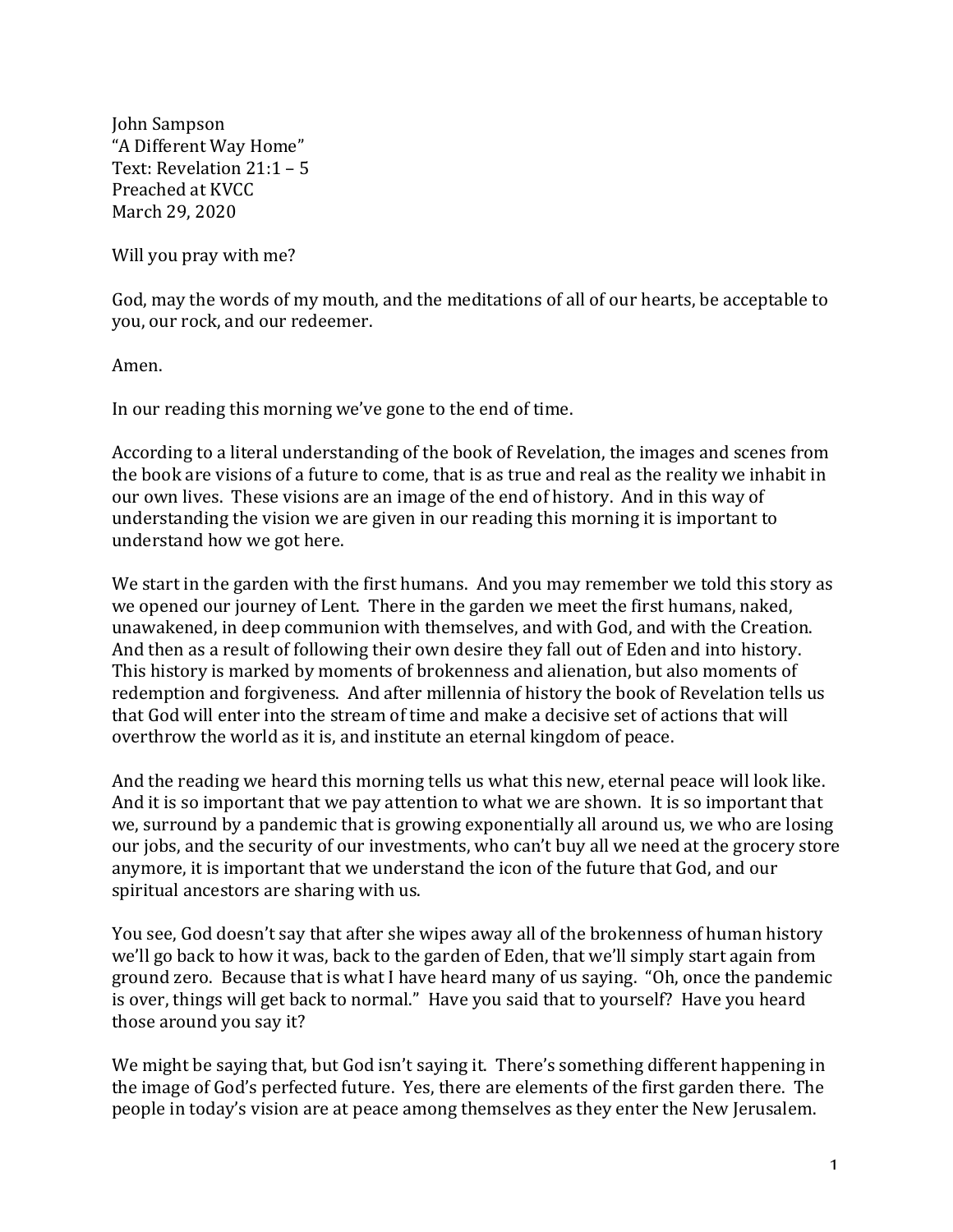And God is there too, sharing her presence with all of humanity. And the trees of the garden are there too.

But there are other things in this garden that were never part of Eden. There is a city. And if you remember your Bible the first cities were build by hands bloodied with murder. And yet here is a city at the end of time. The humans are no longer homogenous, but of different nations and backgrounds. The diversity of human experience is embraced. The trees of the garden are there, but there is no longer a prohibition about eating of their fruit, and humans enter into the end of time fully awakened, without their ability to know good from bad having been erased.

This image of the perfected future is a hybrid of the best of the original garden, and the best of the experience of history.

This is what our spiritual ancestors tell us our future will be after the pandemic has past. It will not be a simple returning to a prepandemic, unawakened state. It will be a future that takes the best of what came before melded with the blessings of the road we are traveling right now.

When I imagine what I want to return to from the past. I imagine one of my favorite memories from last year's church bazaar. My family was here visiting and we came to eat lunch under a tent right on the front lawn of the church. We sat at a table with the Caners. I can still remember having a cheeseburger and coleslaw. It was an experience that was perfect on so many levels. It was an experience I look forward to having again.

What is it that you hunger for from the past that you want to bring with you into the future?

Now there are some many things about right now I don't want to take with me into the future: all of the death, the sickness, the economic uncertainty and vulnerability of so many, our elected officials telling those over 60 they should take one for the team and be willing to sacrifice their lives so that those who are younger can get back to work. All of this can be left in the past, left here on this Lenten road.

What would you like to leave behind from this moment?

But our tradition asks us to stop, and be still, and open the eyes of our hearts and look around us and see that in the midst of this moment there is also blessing; there are also things that are priceless, which we should carry into the future with us.

I'll tell you about something I've found that is priceless. Last Sunday when we were preparing for our first online worship ever I was watching the screen as people were joining our Zoom meeting. And I saw a number of people who I hadn't seen since the summer, or early fall. And at another point in worship I looked to see people sharing with each other jazz hands.